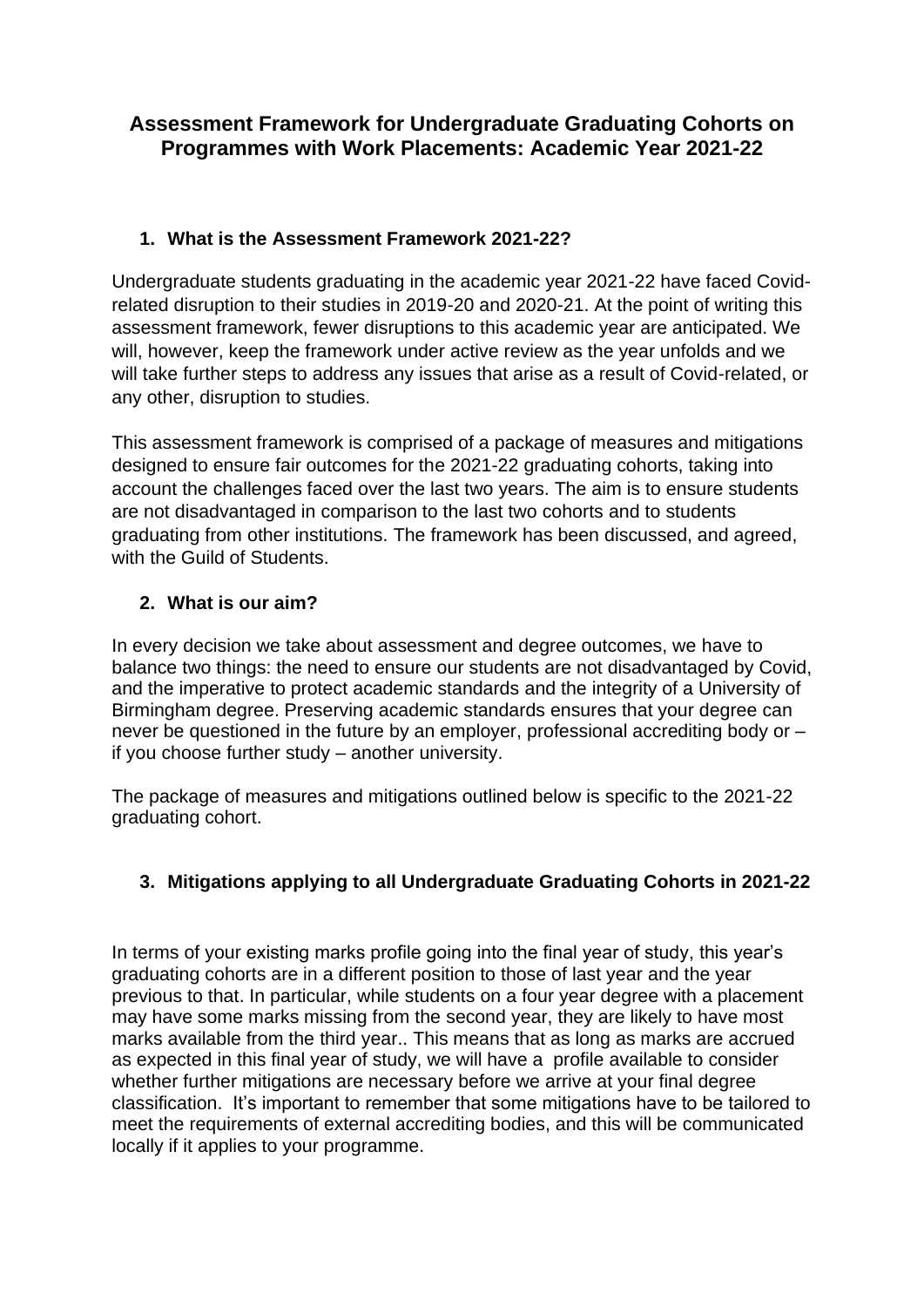#### Mitigations for the final examination boards for 2021-22 (summer 2022)

- In previous years, final year undergraduate students were not allowed to take resits to retrieve failure in final year modules. This policy has been changed so that from the coming session, final year UG students will be allowed to resit failed modules in the supplementary examination period, with marks being capped at the pass mark. As normal, students will be also able to apply for an uncapped resit on the basis of ECs (extenuating circumstances).
- Exam boards will consider the total marks profile of individual students, particularly in the case of borderline classifications, to ensure that any Covidrelated disruption is taken into account. In each case, the Exam Board will assure itself that each student has met their programme learning outcomes and gained any core competencies required for professional accreditation. Note that students will progress to a degree based on the usual requirement to pass at least 100 credits in the final year.
- In cases where we need further evidence, and ONLY where it adds positive information, we may consider any first year marks that are available as part of the overall picture of a student's outcome. We cannot retrospectively add the first year marks into the degree classification algorithm because that would be unfair to some students, but we can consider them in a positive way to inform our understanding of a fair outcome for each student.
- The impact of extenuating circumstances (ECs) will be considered as usual at Exam Boards; students are required to submit their reasons for requesting ECs and extensions as usual, and as much evidence as possible should be supplied for extensions beyond 5 days. NOTE: If students wish to request a deferral of any assessments, they are also required to submit their reasons and supporting evidence. Deferred assessments will be scheduled for the Supplementary Period in August and they will usually take the same format as the original assessments.
- We will compare the module marks achieved by this year's graduating cohort with that of the last three years' cohorts to ensure you are not disadvantaged. If we find a variation beyond the normal variation between years, we are able to scale marks accordingly at the summer exam boards. In order to do this we would need the support of our External Examiners and in each programme we have to be certain we are in alignment with the requirements of individual professional bodies.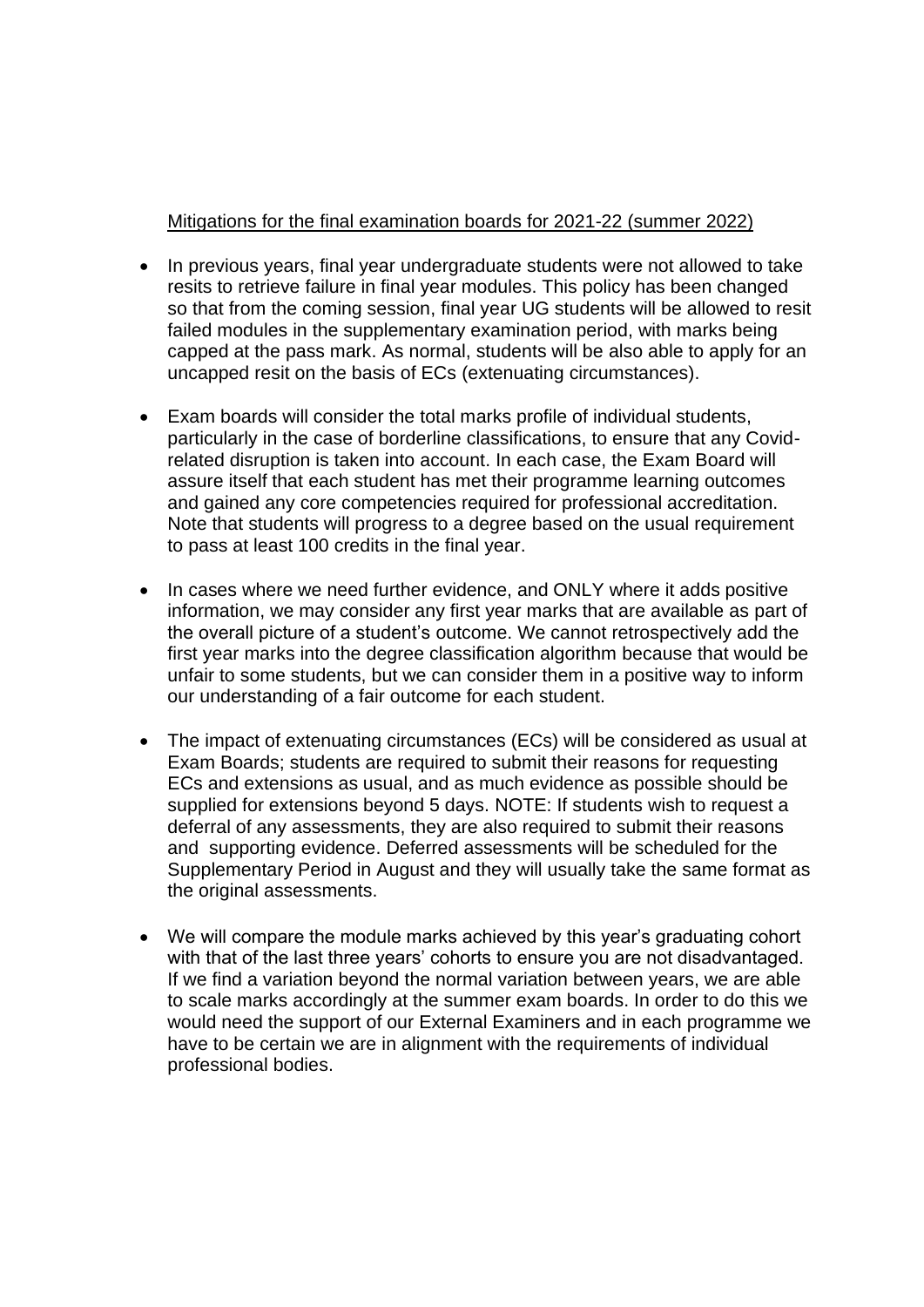### **Additional information for students on four year UG degrees including a work placement:**

*Students on four year UG degrees (BA, BSc, BEng), with a placement in the 3rd year (i.e. in 2020/21),* 

- In a four year UG degree (BA, BSc, BEng), with a placement in the  $3^{rd}$  year (i.e. in 2020-2021), Stage 2 marks (comprising years 2 and 3) are usually worth 25% of a final degree classification, with the marks for the placement year contributing 12.5% (note: in some programmes the placement contributes a mark, whereas in others they are pass/fail only, in which case the mark for Stage 2 is based entirely on the year 2 mark).
- To ensure you are treated in the same way as other students whose second year was disrupted in 2019-20, we will only use your second year marks if they do not have a negative impact on your overall degree classification.
- To ensure this policy is fair to all students and in line with previous years, the full 12.5% for the  $2<sup>nd</sup>$  year can be counted if students have marks for at least 60 credits from 2nd year (2019-20) based on completed modules and partial credits for incomplete modules. For students with more than 20 and fewer than 60 credits, the formal progression mark from second year (2019-20) will be weighted at 6.25% of their overall mark for degree classification.
- Students who have <20 credits from their second year (2019/20) will have received a formal progression mark, but it won't be used to influence the final degree classification because it would have undue weight compared to other students. It can, however, be used in a positive way during the degree classification process as evidence of potential or the impact of disruption.
- To summarise: the marks for your final year will count 75% of the degree classification if the  $2^{nd}$  and  $3^{rd}$  year combined is 25%; 81.25% if the  $2^{nd}$  year is 6.25%, and 87.5% if the  $2^{nd}$  year marks are not used.

### *Students on four year UG Master's degrees (MSci, MEng) with a placement in the 3rd year*

- The marks for the credits achieved in the 3rd year (i.e. in 2020-21) will be combined with the 4th year (2021-22) to contribute 80% (as normal) to the final degree classification.
- To ensure you are treated in the same way as other students whose second year was disrupted in 2019-20, we will only use your second year marks if they do not have a negative impact on your overall degree classification.
- To ensure this policy is fair to all students and in line with previous years, the full 20% can be counted if students have marks for at least 60 credits from 2nd year (2019-20) based on completed modules and partial credits for incomplete modules. For students with more than 20 and fewer than 60 credits, the formal progression mark from second year (2019-20) will be weighted at 10% of their overall mark for degree classification.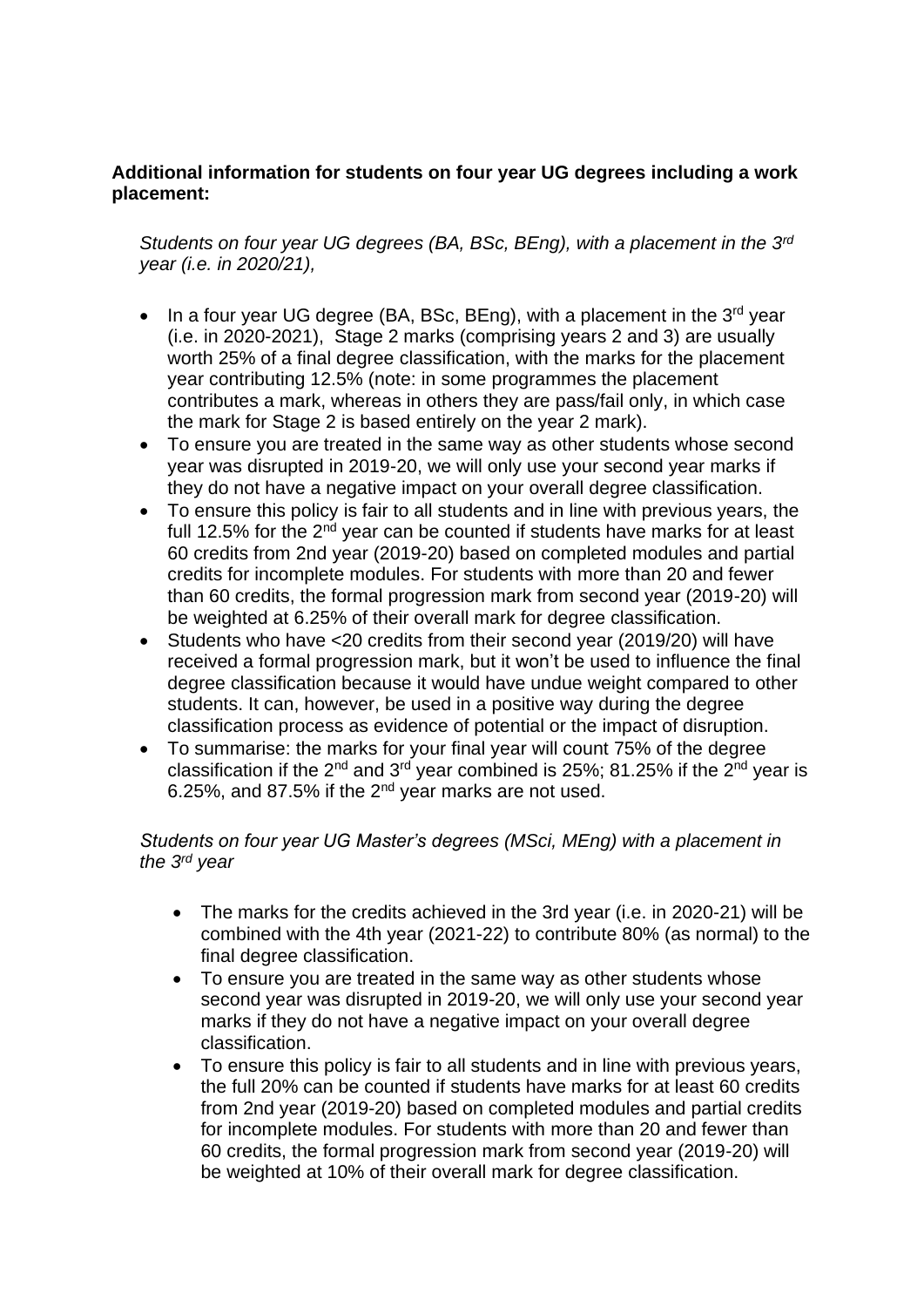- Students who have <20 credits from their second year (2019/20) will have received a formal progression mark, but it won't be used to influence the final degree classification because it would have undue weight compared to other students. It can, however, be used in a positive way during the degree classification process as evidence of potential or the impact of disruption.
- To summarise: the marks for your Stage 3 will count 80% of the degree classification if the 2nd is 20%; 90% if 2nd year is 10%, and 100% if the 2nd year marks are not used.

## **Degree classification boundaries for classified degrees**

- An overall mark of 70% is required for the award of a 1<sup>st</sup> class degree classification, with 60% for a 2.1, 50% for a 2.2 and 40% for a  $3<sup>rd</sup>$ . There is, however, a 'zone of discretion' for each degree classification boundary and these have been set to ensure that academic standards continue to be maintained.
- In the zone of discretion, students who achieve an overall mark of 68 will be considered for a 1st class degree. This same zone of discretion applies to the boundaries in all degree classifications (58 for a 2.1; 48 for a 2.2; 38 for a 3rd).
- In order to qualify for the uplift in degree classification, students in 2021-22 will need to have at least 50% (60 credits) of their modules in the final year in the higher classification. This means the following:
	- For graduating cohorts on a 4 year degree with a work placement in the 3rd year (BSc, BA, BEng), in order to profile up to a first class degree, at least 60 credits (50% of the module marks) in the final year must normally be in the 1st class category and, of the remainder, at least 40 credits must be in the 2.1 category.
	- For graduating cohorts on a 4 year degree (MSci, M.Eng etc) with a work placement in the 3<sup>rd</sup> year in order to profile up to a first class degree, at least 50% of the module marks at Stage 3 (i.e. year 3 and 4) must normally be in the 1st class category and a majority of the remainder of the module marks at Stage 3 must be in the 2.1 category.
	- Note: There might be situations in which a student has an overall mark of <70%, but is not awarded a 1st class degree because the above criteria are not fulfilled. In such cases, if the Board of Examiners decides that a student with <70% should be awarded a 1st Class Honours, based on the full profile of marks across all years of study, an award can be made 'Notwithstanding Regulations' as long as the External Examiner is supportive.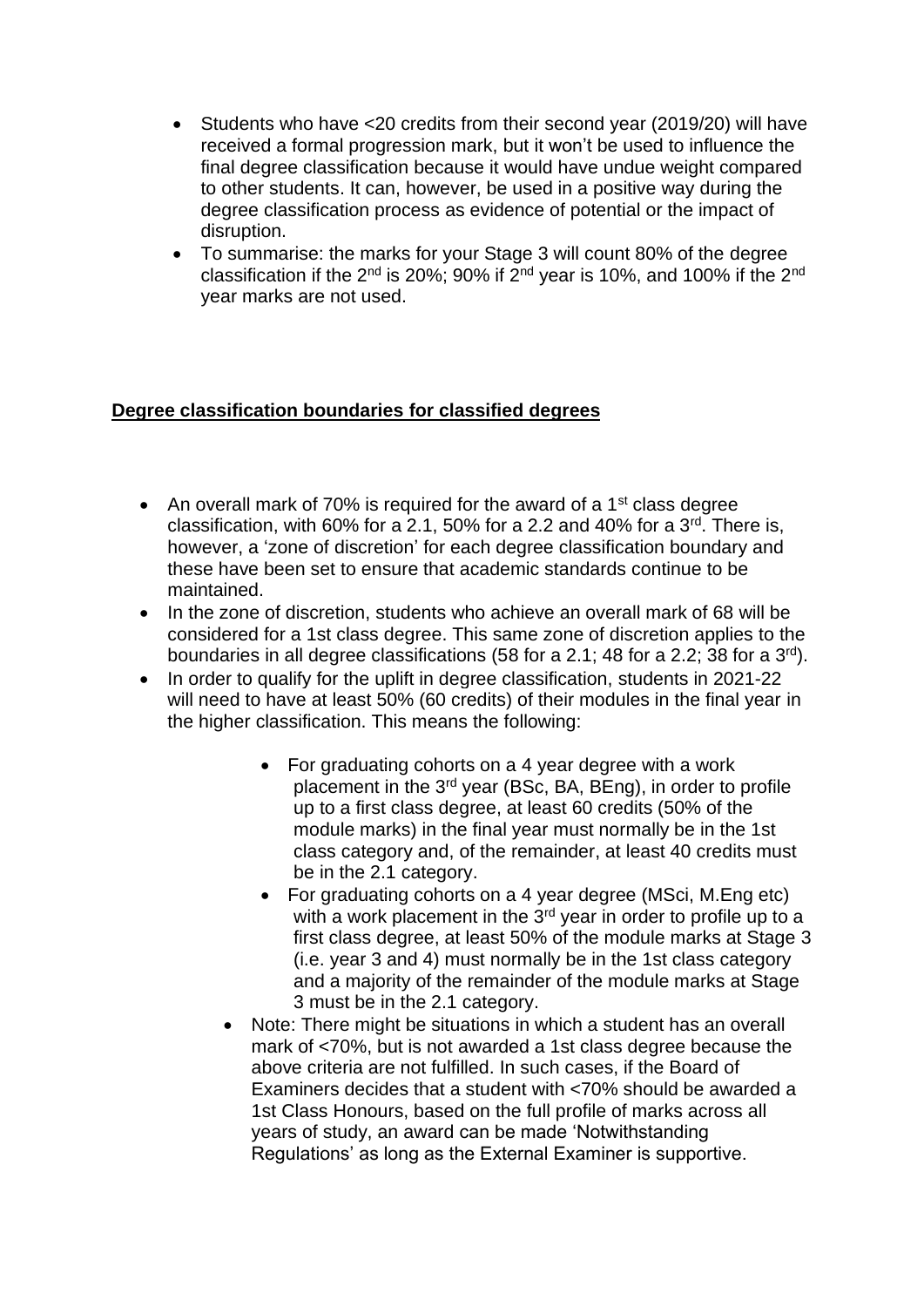## **4. Mitigations applying to Continuing Undergraduate Cohorts (2021-22)**

- Many of this year's 1st year students will have missed taking their A levels (or equivalent) so although year one marks don't count towards your final degree classification, these assessments are very important. They help you to understand the requirements of degree level study, develop your academic skillset and expertise in the application and communication of your learning, and ensure you are prepared for the second year of study.
- Continuing students should submit all assessments. We cannot know at this moment whether this academic year will be further disrupted, or whether we will be required to make further adjustments and mitigations as you approach graduation. It's important, therefore, that as many students as possible are able to build profiles of marks over time so we are able to consider them for progression and eventually graduation. This will ensure we are able to deliver fair outcomes for all students.
- Continuing UG students will progress to the next year of study based on the usual requirement to pass at least 100 credits. In order to ensure students are not disadvantaged, however, this policy will be reviewed after the summer Exam Boards. The results will be compared with the performance of previous cohorts (pre-pandemic) and we will also ensure that all requirements of professional bodies are met.
- The resit policy for final year UG students has been reviewed and resits to retrieve failure of final year modules will now be allowed. This policy will also apply to students in the 3<sup>rd</sup> year of a 4-year Undergraduate Masters degree, so that these students will be able to retrieve failure in their  $3<sup>rd</sup>$  year by taking resits in the supplementary examination period in 2021-22.

### **5. Further measures and mitigations applying to all undergraduate students**

- The majority of assessments have been designed and scheduled to be taken online, although some subjects will set in-person exams for pedagogic reasons and where particular assessments are required by professional bodies. Assessments will vary depending on the subject, type of programme and whether there are specific professional body requirements.
- Regular online group tutorials were introduced for all taught students for the first time last academic year and were appreciated by students. These will be continued in 2021-22, although the frequency varies by year. The aim is to ensure each student has quick and regular access to a tutor and a small group of peers. The tutorials are a forum in which you can discuss academic matters as determined by the programme running in your School and also any raise any issues that you feel should be communicated to your Department or School.